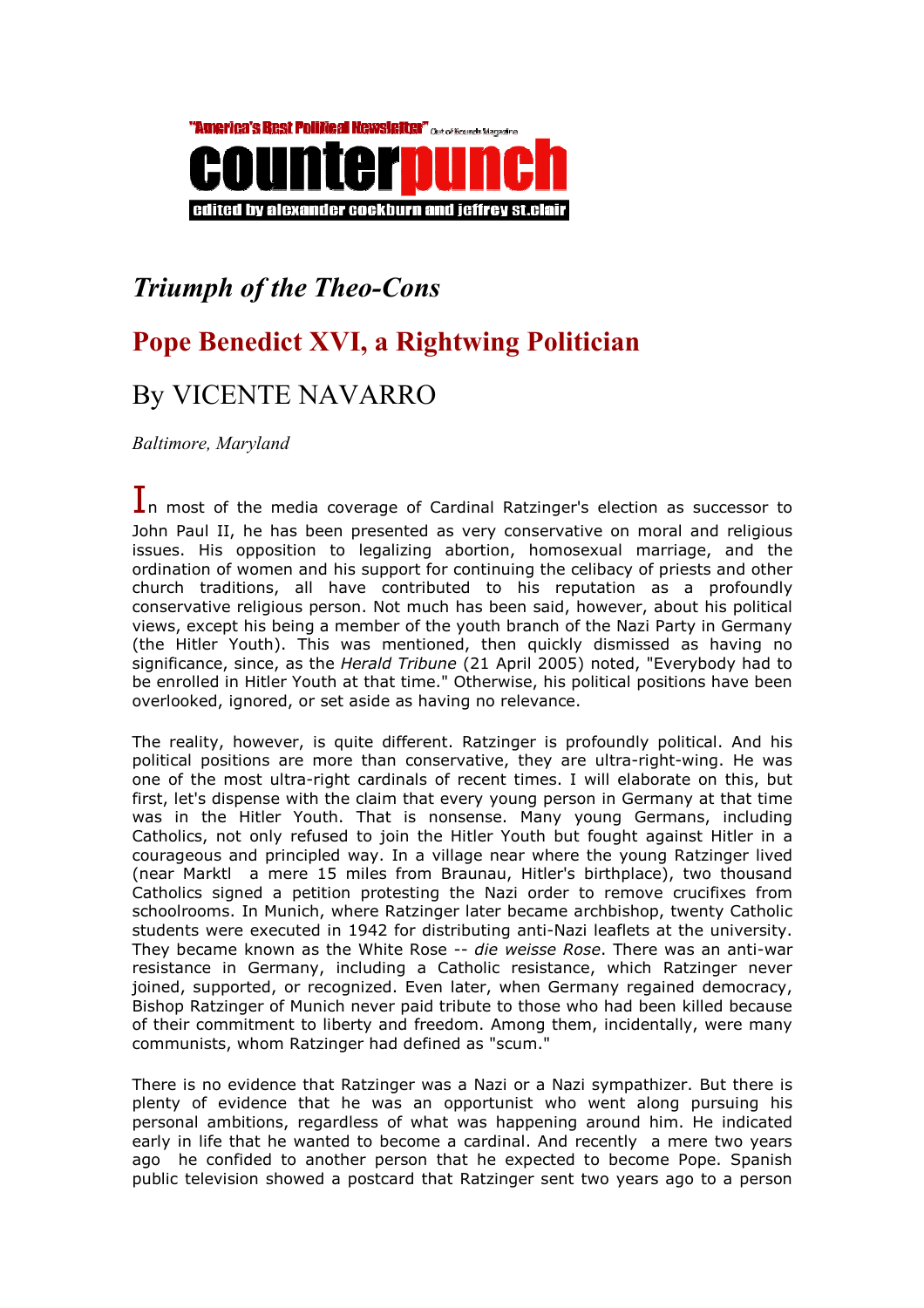in Spain, which he signed "Pope Benedict XVI," the name he took when he indeed became Pope. This contradicts his recent statement that he did not want to become Pope. In fact, when he finally was chosen, reports indicate that he accepted quickly, firmly, and without any hesitation. If he did not want to become Pope, he could have stopped the active campaigning on his behalf by the influential ultra-right Opus Dei. He did not do so.

Let's return to Ratzinger's youth. One of the cardinals who most impressed him was Cardinal Faulhaber, then archbishop of Munich, who founded the boarding school where young Ratzinger studied (and later, in 1951, ordained him). Cardinal Faulhaber was an open Nazi sympathizer. According to Ratzinger's brother, Georg, Joseph joined the Hitler Youth to get a scholarship that would allow him to continue his studies at Faulhaber's boarding school.

During all his years in Germany, Ratzinger never in his writings publicly condemned the Holocaust, and, as late as 2000, he referred to the Catholic Church's collaboration with the Hitler regime as a sign of "a certain insufficiency of Catholics in front of the Holocaust because of the anti-Semitism that existed in the souls of many of them" (emphasis added). A "certain insufficiency" is a dramatic understatement.

Ratzinger did not travel much in his youth and early adulthood. He was in many different ways a typical priest in the most conservative state of Germany, Bavaria. He was close to the Christian Union Party, the political branch of the very conservative Bavarian Catholic Church. This was the most right-wing party in the German parliament after World War II. It governed Bavaria for more than sixty years, establishing a link between Church and state that enormously benefited both the Catholic Church and Ratzinger. Ratzinger was a close friend of the leader of the Christian Union Party, Franz Josef Strauss, who was prime minister of Bavaria for the longest period in German history.

Ratzinger's ultra-conservatism made him an attractive figure to the Vatican. He was made a cardinal shortly after being appointed bishop of Munich. He was strongly hostile to students protesting the Vietnam War in the 1960s, calling them "ideological terrorists." He was eventually appointed head of the Inquisition (Congregation for the Doctrine of the Faith), soon overseeing a record number of condemnations by that tribunal. One of his priorities as head of the Inquisition was to ban and destroy the Christian liberation movement that had surged in Latin America in protest against the Catholic hierarchy's support of fascist and ultra-right dictatorships. He was assisted in this task by Cardinal Sodano, a close friend of dictator Pinochet (see my article Opus Dei and the Pope, 8 April 2005). Sodano referred to one of the leaders of the liberation theology movement, Mr. Boff, as a "Judas of Christ." The first decision Ratzinger made when he became Pope, incidentally, was to appoint Sodano his deputy - in Vatican parlance, Secretary of State. Moreover, to make sure the other cardinals and bishops would not interpret that appointment as a mere renewal (Sodano was already Secretary of State under John Paul II), Ratzinger stressed that this was a special appointment to last at least four years. Sodano's fascist sympathies are well documented.

Having been the candidate of Opus Dei (see my previous article), Ratzinger has encouraged Christians to become involved in political life that adheres to his teachings, which are ultra-right-wing. Ratzinger took his name from Benedict XV, the spiritual founder of Christian Democracy, whose primary purpose was to halt the surge of socialism in Europe. Ratzinger has preached anti-communism his entire life, interpreting communism very broadly (as do most ultra-right politicians) to include a lot of left and even center left parties. He has been very critical (hostile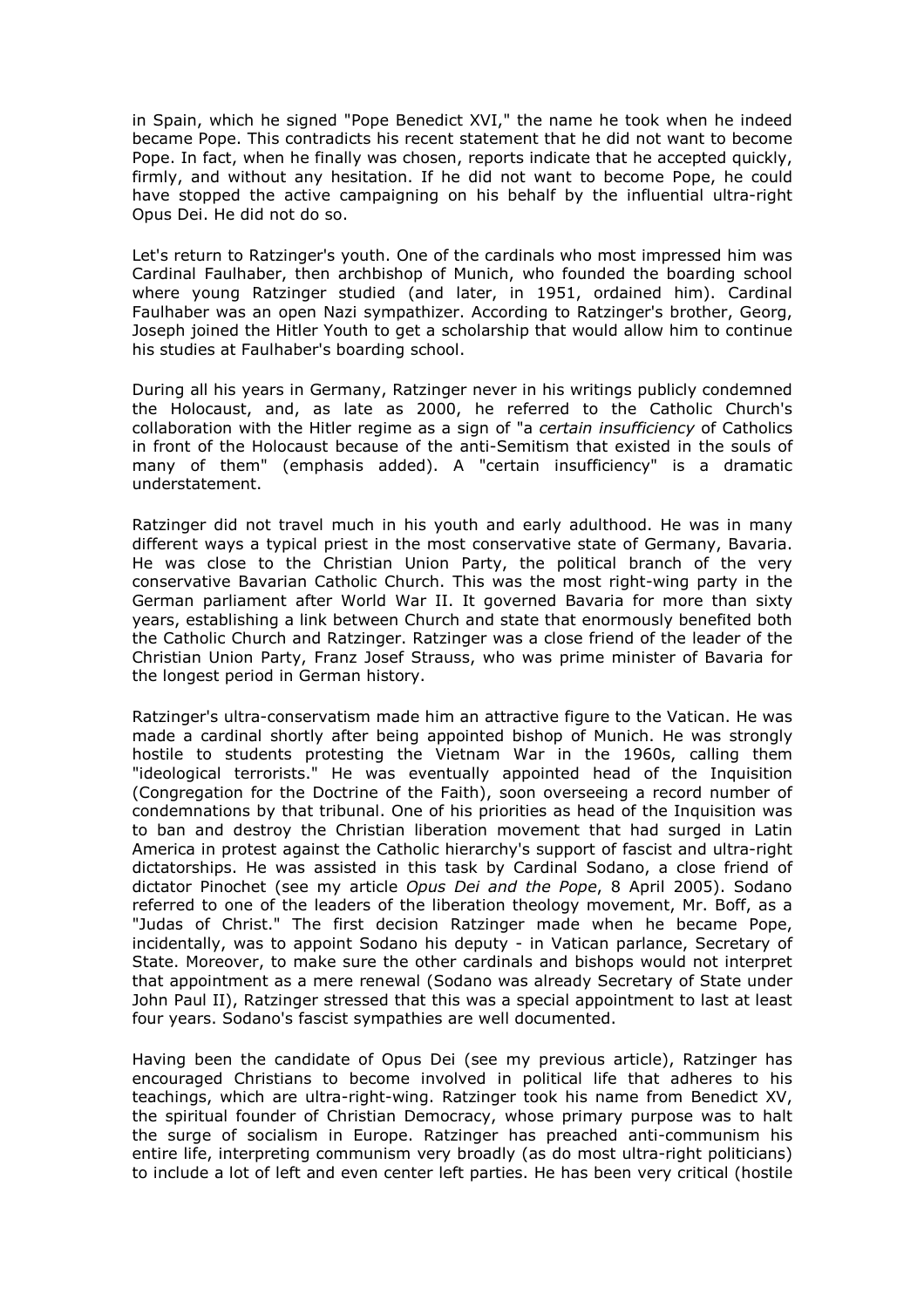may be a better word) of the Spanish social democratic government led by Zapatero, accusing it of being open to moral decay.

Ratzinger has not made any statements about the Church's concern with social justice or poverty, or similar rhetorical statements, as the previous Pope was inclined to do. Ratzinger is more down to earth and dispenses with these niceties. His primary and only concern is for the purity and strength of the Church as a temporal power. His enormous personal ambition fueled his strategy to be elected Pope from an early stage in the campaign, immediately after the death of John Paul II. Assisted by Opus Dei, very powerful under the John Paul II papacy, Ratzinger's campaign distributed documents among the cardinals that, according to the Milanese paper La Stampa, presented a picture of decay and moral laxity among the clergy in Europe, Latin America, and the U.S. He wanted to stress that the Vatican had a moral problem on its hands that needed to be corrected by a strong leader. His next step was to give a very uncompromising speech at the opening of the cardinals' meetings to elect the Pope, forbidding all cardinals to make any statements outside the conclave a norm imposed under the threat of excommunication, a Vatican norm that Ratzinger felt he needed to remind the cardinals about, even though most of them (115 of 120) were appointed by John Paul II. A leading campaigner for Ratzinger was Cardinal Sodano. One of Ratzinger's first decisions, besides making Sodano his right-hand man, was to increase the age of retirement for bishops and cardinals from 75 to 80 years of age, as they had requested.

Surrounded by what the Italian press has called the "theo-cons," Ratzinger has a political project aimed at strengthening conservative forces worldwide, but particularly in Europe, supposedly awash in moral decay. His intervention in political matters is very aggressive. In Spain, for example, the Vatican has given instructions to Catholic civil servants to sabotage enforcement of the civil union law that applies to homosexuals. The Vatican's hostility to the socialist government of Spain which has eliminated Catholic teaching as a compulsory subject in public schools, while maintaining it as an elective; has made it easier to get a divorce; has legalized homosexuals' civil unions, including their right to adopt children; and is planning to expand the law on abortion, which until now has allowed abortion only on medical and social grounds has reached extreme and overtly hostile levels. Seeing Spain as its territory, the Church cannot accept the secular and democratic processes that have been occurring in that country since the end of the Franco regime one of Europe's cruelest fascist dictatorships (for every political assassination by Mussolini in Italy, Franco killed ten thousand), supported by the Catholic Church. Today, in Spain, the Church is one of the least trusted and least liked institutions, particularly among the young. Only 14% of young people are practicing Catholics. Actually, this lack of popularity of the Church is evident in all countries. In the Latin American countries, the largest granary of Catholics in the world, the number of Catholics has fallen by 25 million over the past ten years, as they have moved to Protestant churches. And the number of priests is declining most dramatically. Even in the new Pope's Germany, the most recent poll among university students shows that 83% thought the Church was either in crisis or dying. In this poll, more Germans opposed Ratzinger's becoming Pope than favored it.

Still, more than 1,200 million of the world's people are Catholic. And the Church, with 4,700 bishops and 400,000 priests, is a formidable organization that can do a lot of harm. The Vatican's prohibition of condom use, for example, has been a major factor in the spread of AIDS in Africa. As Mithela Wrong of Nigeria has written (New Statesman, 11 April 05), "The Vatican has done more to spread AIDs in Africa than all the prostitutes of that Continent combined." And the Vatican's support for oligarchic regimes in Latin America (including Duvalier's in Haiti) has